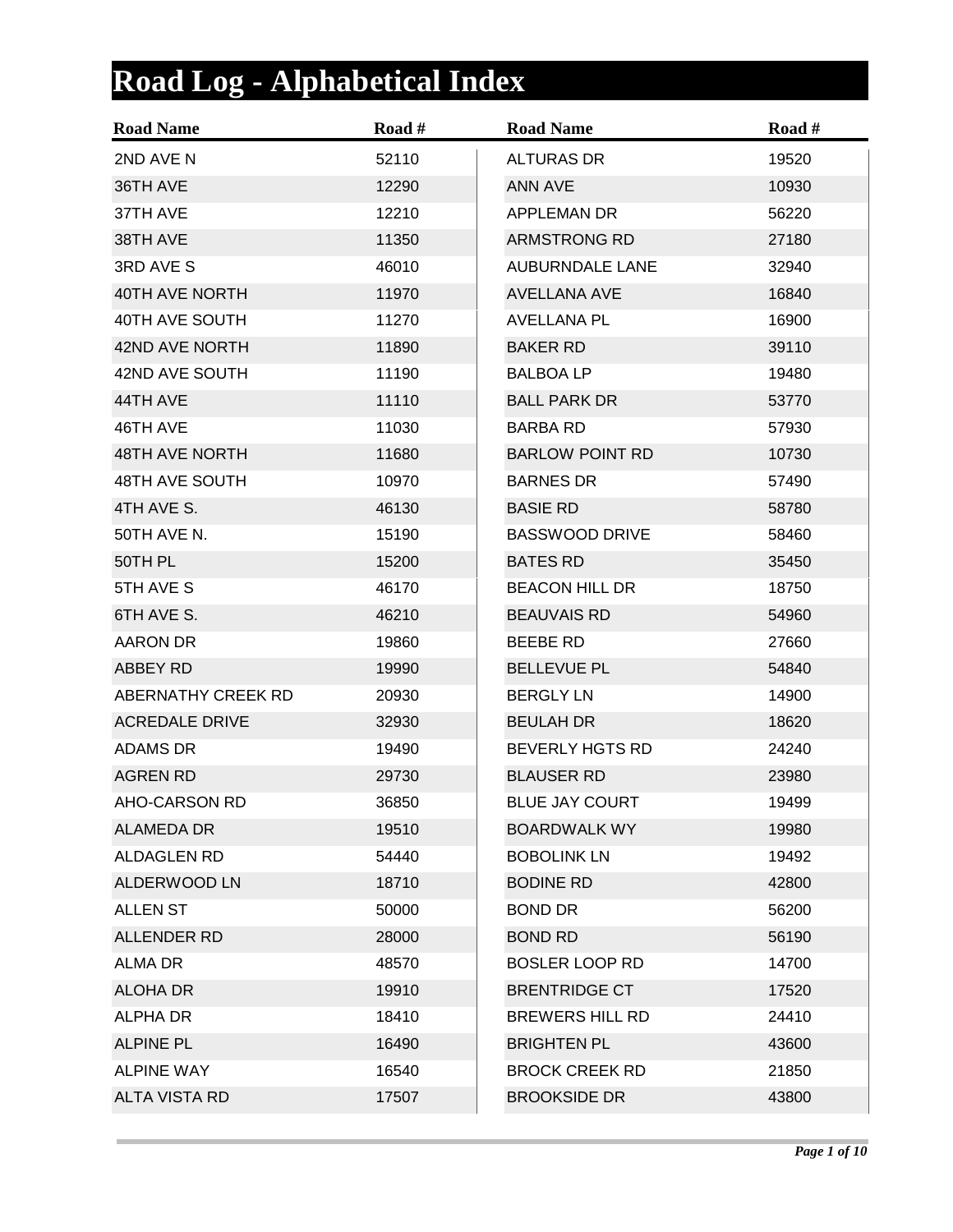| <b>Road Name</b>                | Road # | <b>Road Name</b>                 | Road # |
|---------------------------------|--------|----------------------------------|--------|
| <b>BROTHERS RD</b>              | 36140  | <b>CIMARRON DR</b>               | 19700  |
| <b>BROWNLEE RD</b>              | 56410  | <b>CLARK CREEK LN</b>            | 15270  |
| <b>BRUSSAT RD</b>               | 51500  | <b>CLARK CREEK PL</b>            | 15250  |
| <b>BUKER RD</b>                 | 58770  | <b>CLARK CREEK RD</b>            | 15350  |
| <b>BULAND DR NORTH</b>          | 56100  | <b>CLIFF WOOD LN</b>             | 53620  |
| <b>BULAND DR SOUTH</b>          | 56090  | <b>CLINE RD</b>                  | 25510  |
| <b>BUNKER HILL PL</b>           | 21200  | <b>CLINTON AVE</b>               | 45260  |
| <b>BUNKER HILL RD</b>           | 21270  | <b>CLOVERDALE LOOP RD</b>        | 32990  |
| <b>BURDICK PL</b>               | 12690  | <b>CLOVERDALE RD</b>             | 32920  |
| <b>BURMA RD</b>                 | 57190  | <b>COAL BANKS RD</b>             | 59950  |
| <b>BUSH LOOP RD</b>             | 16390  | <b>COAL CR VALLEY MISSION RD</b> | 22650  |
| <b>BUTTE HILL RD</b>            | 36330  | <b>COAL CREEK RD</b>             | 22740  |
| <b>CALDWELL RD</b>              | 57340  | <b>COAL MINE RD</b>              | 52840  |
| <b>CAMELOT COURT</b>            | 24390  | <b>COLE RD</b>                   | 54620  |
| <b>CAMELOT DR</b>               | 24400  | <b>COLLINS RD</b>                | 53800  |
| <b>CAMERON CREEK RD</b>         | 20850  | <b>COLUMBIA HGTS RD</b>          | 11400  |
| <b>CANAL RD</b>                 | 58960  | COLUMBIA HGTS RD (BACK END)      | 17190  |
| <b>CANVASBACK DR</b>            | 19496  | <b>COLUMBIA HGTS RD N</b>        | 17350  |
| <b>CANYON VIEW DR</b>           | 12470  | <b>COMMUNITY DR</b>              | 58480  |
| <b>CAPLES EXTENSION RD</b>      | 30920  | <b>CONFER RD</b>                 | 31880  |
| <b>CAPLES RD</b>                | 30200  | <b>CONGER RD</b>                 | 25580  |
| <b>CARLON LOOP RD</b>           | 22570  | <b>CONGER SPUR</b>               | 25660  |
| <b>CARNINE RD</b>               | 57830  | <b>CONLEY LN</b>                 | 10140  |
| <b>CARPENTER RD</b>             | 56210  | <b>COOK FERRY RD</b>             | 23810  |
| <b>CARRIAGE CT</b>              | 19650  | <b>CORCORAN RD</b>               | 34520  |
| <b>CARROLLS AVE</b>             | 41800  | <b>CORNWELL RD</b>               | 42380  |
| <b>CARROLLS RD</b>              | 44350  | <b>COUGAR CREST RD</b>           | 39430  |
| <b>CASEY RD</b>                 | 29400  | <b>COUGAR FLAT RD</b>            | 27320  |
| <b>CATHLAMET RD</b>             | 20450  | <b>COUGAR LOOP RD</b>            | 39440  |
| <b>CEDAR GATES PL</b>           | 17090  | <b>COUNTRY PLACE</b>             | 12410  |
| <b>CEDAR GATES RD</b>           | 16610  | <b>COWAN COURT</b>               | 11300  |
| <b>CEDAR HILLS RD</b>           | 20330  | <b>COWLITZ DR</b>                | 19660  |
| <b>CEMETERY RD (CastleRock)</b> | 25730  | <b>COWLITZ GARDENS LN</b>        | 52670  |
| <b>CEMETERY RD (Kalama)</b>     | 34970  | <b>COWLITZ GARDENS RD</b>        | 52590  |
| <b>CHAPMAN RD</b>               | 26370  | <b>COWLITZ VIEW DR</b>           | 56290  |
| <b>CHARLES ST</b>               | 10940  | COX RD                           | 58810  |
| <b>CHICKADEE DR</b>             | 19495  | <b>COYOTE LN</b>                 | 27120  |
| <b>CHINA GARDEN RD</b>          | 34300  | <b>CRABILL RD</b>                | 59400  |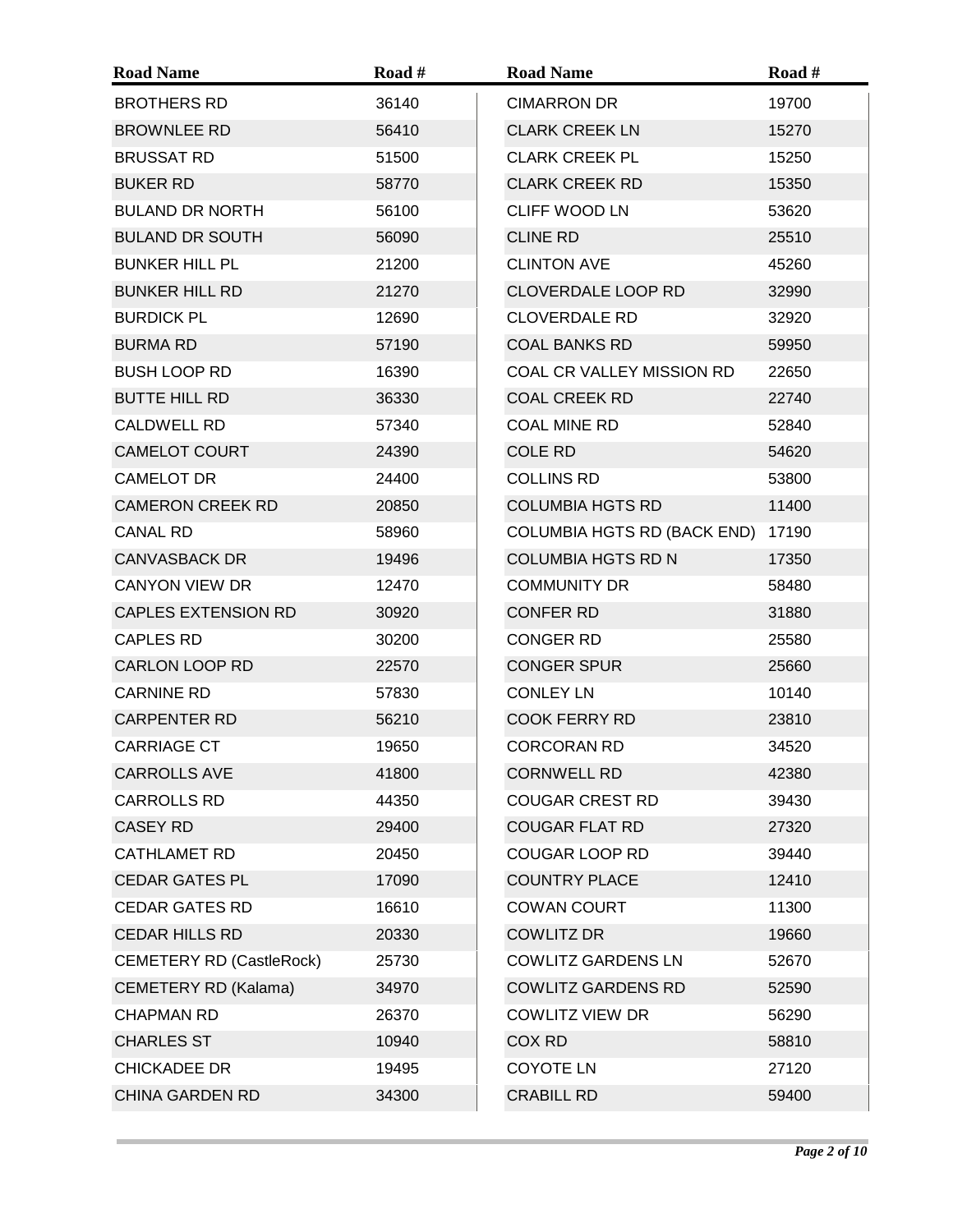| <b>Road Name</b>        | Road # | <b>Road Name</b>          | Road # |
|-------------------------|--------|---------------------------|--------|
| <b>CRANBERRY DRIVE</b>  | 57831  | <b>DWIGHT RD</b>          | 57310  |
| <b>CRESTLINE PL</b>     | 12990  | E. BEEBE RD               | 27580  |
| <b>CRESTMONT AVE</b>    | 16760  | E. CANYON VIEW DR         | 12480  |
| <b>CRESTWOOD LN</b>     | 48650  | E. MCADAMS                | 21360  |
| <b>CRIMMINS RD</b>      | 23010  | E. STOCK RD               | 54160  |
| <b>CROWN POINT ROAD</b> | 13770  | E. TERRACE WAY            | 48210  |
| <b>CROWNTROYAL A</b>    | 11261  | <b>EARLY BIRD DR</b>      | 19491  |
| <b>CROWNTROYAL B</b>    | 11263  | <b>EAST AVE</b>           | 52900  |
| <b>CUNNINGHAM RD</b>    | 42740  | <b>EAST CC ST</b>         | 30300  |
| <b>DAFFODIL LN</b>      | 19810  | EAST INDUSTRIAL WAY       | 10250  |
| DAHLMAN RD              | 56530  | EDDIE PL                  | 54900  |
| <b>DAHLQUIST RD</b>     | 54640  | <b>ELK LN</b>             | 39090  |
| DART RD                 | 38650  | ELWOOD RD                 | 56480  |
| <b>DAVIS RD</b>         | 55300  | <b>ENGLERT RD</b>         | 37370  |
| DAVIS SPUR RD           | 55370  | <b>ESTES RD</b>           | 58030  |
| <b>DEBBIE ST</b>        | 10940  | <b>EUFAULA HGTS RD</b>    | 21970  |
| <b>DECATUR DR</b>       | 19640  | <b>EVERGREEN RD</b>       | 53250  |
| DEER PARK LN            | 53710  | <b>EVERGREEN SPUR</b>     | 53150  |
| <b>DELAMETER LN</b>     | 24700  | <b>FAIR LANE</b>          | 25860  |
| DELAMETER RD            | 20900  | <b>FAIRHAVEN COURT</b>    | 17508  |
| DESERT INN DR           | 19850  | <b>FALL CREEK RD</b>      | 21590  |
| DEWEESE LP              | 27060  | <b>FALLERT RD</b>         | 35600  |
| DIEBERT RD              | 21730  | <b>FERGUSON RD</b>        | 27230  |
| <b>DIKE ACCESS RD</b>   | 31340  | <b>FERNCREST RD</b>       | 22390  |
| DIKE RD (Longview)      | 11860  | <b>FIBRE WAY</b>          | 10310  |
| DIKE RD (Woodland)      | 30150  | <b>FIEST RD</b>           | 59120  |
| <b>DIXIE LN</b>         | 18960  | FIFTH ST                  | 28500  |
| <b>DIXON LN</b>         | 27140  | <b>FINKAS RD</b>          | 59430  |
| DOLPH DR                | 39480  | FINN HALL RD              | 36650  |
| DON MARTIN RD           | 22210  | <b>FIRLANE PL</b>         | 55160  |
| <b>DOUGHERTY DR</b>     | 56370  | <b>FIRLANE RD</b>         | 55230  |
| <b>DOUGLAS ST</b>       | 45260  | <b>FIRST ALLEY</b>        | 28190  |
| <b>DRAGICH RD</b>       | 21430  | <b>FIRST ST</b>           | 28150  |
| DRIFTWOOD LN            | 57300  | FISH POND RD              | 42050  |
| <b>DUNCAN RD</b>        | 42600  | <b>FISHERMANS LOOP RD</b> | 40310  |
| <b>DUNCAN SPUR RD</b>   | 42650  | <b>FOSS RD</b>            | 17505  |
| <b>DUNGAN RD</b>        | 50490  | <b>FOUCH RD</b>           | 51220  |
| <b>DUPONT DR</b>        | 32510  | <b>FOURTH ST</b>          | 28460  |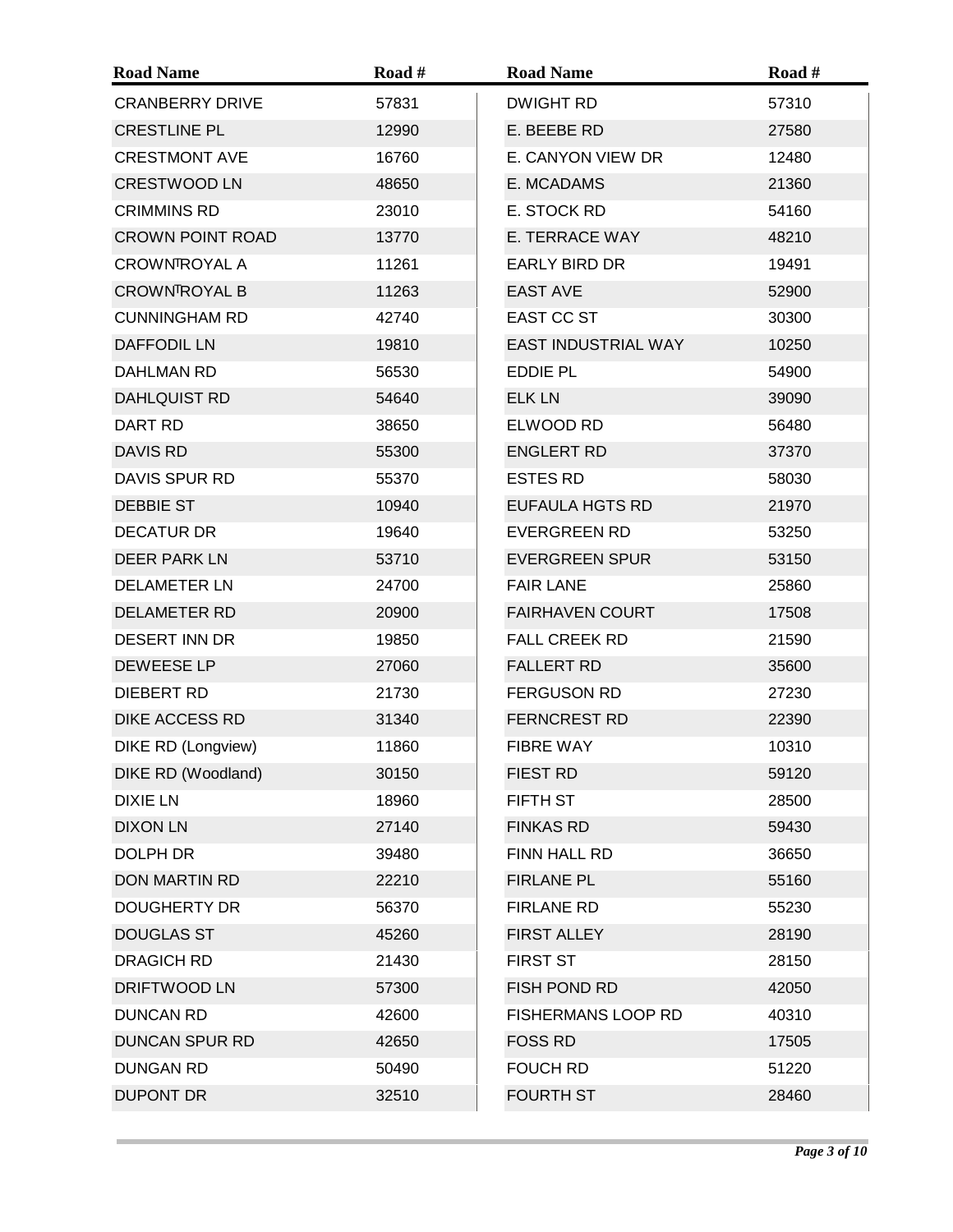| <b>Road Name</b>              | Road # | <b>Road Name</b>          | Road # |
|-------------------------------|--------|---------------------------|--------|
| <b>FRANK SMITH RD</b>         | 59080  | <b>HABERMAN RD</b>        | 30950  |
| <b>FRANK ST</b>               | 18870  | <b>HACKETT RD</b>         | 22830  |
| <b>FRASIER RD</b>             | 39250  | <b>HAGEMAN RD</b>         | 51410  |
| <b>FREDRICKSON RD</b>         | 38130  | <b>HALL RD</b>            | 58670  |
| <b>GARDEN ST</b>              | 19800  | HAM RD                    | 39300  |
| <b>GARLOCK RD</b>             | 23200  | <b>HAMILTON HGTS RD</b>   | 51770  |
| <b>GASSMAN RD</b>             | 26370  | <b>HANSEN RD (Toutle)</b> | 58890  |
| <b>GATEWOOD DR</b>            | 53750  | HANSEN RD (Woodland)      | 37210  |
| <b>GEORGE TAYLOR RD</b>       | 58710  | <b>HANSON RD</b>          | 40720  |
| <b>GERMANY CREEK RD</b>       | 20500  | <b>HARDY RD</b>           | 55120  |
| <b>GERMOND RD</b>             | 55560  | <b>HARMONY DR</b>         | 21810  |
| <b>GIBSON RD</b>              | 57970  | <b>HARRIS STREET RD</b>   | 50260  |
| <b>GILMORE RD</b>             | 59030  | <b>HARRISON RD</b>        | 42290  |
| <b>GOBAR CREEK RD</b>         | 41280  | <b>HARYU RD</b>           | 21890  |
| <b>GOBLE CREEK LOOP RD</b>    | 49670  | <b>HAWTHORNE ST</b>       | 45700  |
| <b>GODFREY RD</b>             | 54320  | HAZEL DELL RD             | 21300  |
| <b>GOERIG RD</b>              | 30880  | <b>HAZEL ST</b>           | 45320  |
| <b>GORANS RD</b>              | 17250  | <b>HEADQUARTERS RD</b>    | 50700  |
| <b>GORE RD</b>                | 34000  | <b>HENDRICKSON DR</b>     | 34650  |
| <b>GRADE ST</b>               | 41900  | <b>HICKS RD</b>           | 24150  |
| <b>GRAHAM DR</b>              | 50870  | HILL CREEK RD             | 57510  |
| <b>GRANDVIEW TERRACE</b>      | 17700  | <b>HILLTOP DR</b>         | 43650  |
| <b>GRASSETH-POSTON RD</b>     | 22050  | <b>HILLTOP SPUR</b>       | 43570  |
| <b>GRAY RD</b>                | 23550  | <b>HILLVIEW DR</b>        | 51160  |
| <b>GREELEY DR</b>             | 50940  | <b>HINCH RD</b>           | 58050  |
| <b>GREEN ACRES DR</b>         | 26210  | <b>HOLCOMB AVE</b>        | 52640  |
| <b>GREEN ACRES WAY</b>        | 26140  | <b>HOLCOMB LOOP RD</b>    | 53330  |
| <b>GREEN MTN EXTENSION RD</b> | 33120  | <b>HOLCOMB RD</b>         | 52920  |
| <b>GREEN MTN LOOP</b>         | 31550  | <b>HOLCOMB SPUR RD</b>    | 53510  |
| <b>GREEN MTN RD</b>           | 30500  | <b>HOLLY PARK ST</b>      | 11250  |
| <b>GREENHILL DR</b>           | 18150  | <b>HOME TOWN DR</b>       | 53600  |
| <b>GREENWOOD RD</b>           | 41010  | <b>HOOPER RD</b>          | 21090  |
| <b>GRIM RD</b>                | 48720  | <b>HOSKINS RD</b>         | 52810  |
| <b>GROWLERS GULCH RD</b>      | 27100  | <b>HOYER RD</b>           | 24320  |
| <b>GROWLERS GULCH SPUR</b>    | 27010  | HUNTER RD                 | 20480  |
| <b>GUILD RD</b>               | 31040  | <b>HUNTINGTON AVE</b>     | 50250  |
| <b>GUILD SPUR RD</b>          | 31050  | <b>IMBODEN RD</b>         | 57470  |
| <b>GUINEVERE COURT</b>        | 24360  | <b>IMBODEN SPUR</b>       | 57450  |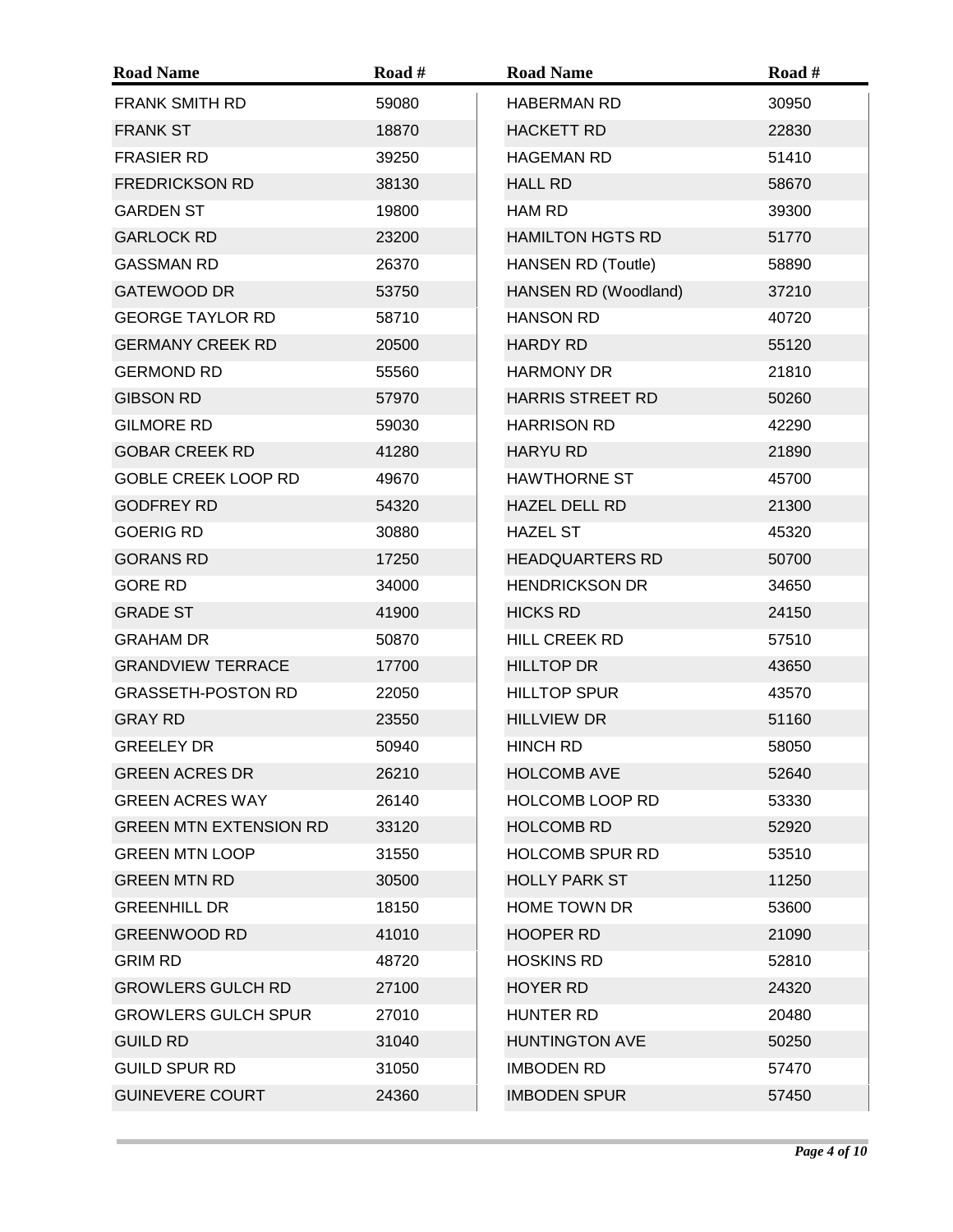| <b>Road Name</b>         | Road # | <b>Road Name</b>            | Road # |
|--------------------------|--------|-----------------------------|--------|
| <b>INDIGO COURT</b>      | 20010  | <b>KRAFT RD</b>             | 19400  |
| <b>INGLEWOOD DR</b>      | 18100  | <b>KRAVLAAG RD</b>          | 22770  |
| <b>INGLEWOOD PARK</b>    | 18160  | <b>KROLL RD</b>             | 57150  |
| <b>INSEL RD</b>          | 36110  | <b>KUHNIS RD</b>            | 30150  |
| <b>INTERNATIONAL WAY</b> | 10400  | <b>LAHTI RD</b>             | 36400  |
| <b>IRENE LANE</b>        | 39490  | LAKE RD                     | 58640  |
| <b>IRONWOOD DR</b>       | 13760  | <b>LAKEVIEW DR</b>          | 58380  |
| <b>ISLAND VIEW LN</b>    | 41770  | <b>LAMAR RD</b>             | 58640  |
| <b>ITALIAN CREEK RD</b>  | 40900  | LANE RD                     | 31580  |
| <b>IVY LN</b>            | 51160  | <b>LAPHAM RD</b>            | 59150  |
| <b>J.E. JOHNSON RD</b>   | 33190  | <b>LARGE RD</b>             | 31720  |
| <b>JACKSON ALLEY</b>     | 28090  | <b>LAUGHLIN RD</b>          | 56830  |
| <b>JACKSON RD</b>        | 22480  | <b>LAUGHTON LN</b>          | 20430  |
| <b>JACKSON ST</b>        | 28110  | <b>LAULAINEN RD</b>         | 16960  |
| <b>JAEGER RD</b>         | 33730  | <b>LAULAINEN SPUR</b>       | 17020  |
| <b>JAMES ST</b>          | 18820  | LAVERNE DR                  | 35400  |
| <b>JANICE AVE</b>        | 10940  | <b>LEIF DRIVE</b>           | 20060  |
| <b>JOHN ST</b>           | 19780  | <b>LEONA ST</b>             | 18780  |
| <b>JOHNSON LN</b>        | 51320  | <b>LEONARD LOOP RD</b>      | 24710  |
| <b>JOHNSON SPUR RD</b>   | 33200  | <b>LEXINGTON AVE</b>        | 19560  |
| <b>JULIE PL</b>          | 11060  | <b>LEXINGTON BRIDGE WAY</b> | 19505  |
| <b>KALAMA RIVER RD</b>   | 40000  | <b>LEXINGTON PL</b>         | 19590  |
| <b>KELLOGG RD</b>        | 39060  | LITTLE KALAMA RIVER RD      | 36950  |
| <b>KELLY RD</b>          | 41100  | <b>LOMOR DR</b>             | 13800  |
| <b>KELSEY CT</b>         | 18130  | LONE MAPLE DR               | 57000  |
| <b>KELVIEW DR</b>        | 18040  | LONE OAK RD                 | 11400  |
| <b>KENSINGTON CT</b>     | 18840  | <b>LOUISE ST</b>            | 19800  |
| <b>KERR RD</b>           | 58440  | <b>LUEBKE RD</b>            | 59300  |
| KID VALLEY RD            | 59550  | <b>LULL RD</b>              | 59180  |
| <b>KILKELLY RD</b>       | 33360  | <b>MACKENZIE RD</b>         | 36120  |
| <b>KILLIAN RD</b>        | 57560  | <b>MADDOCK PL</b>           | 19120  |
| KING RD (Lexington)      | 19940  | <b>MADDUX RD</b>            | 25790  |
| KING RD (SilverLake)     | 58550  | <b>MADERA DR</b>            | 42410  |
| <b>KINGSBURY RD</b>      | 41410  | <b>MADISON ALLEY</b>        | 28370  |
| <b>KINGSLEY</b>          | 57860  | <b>MADISON ST</b>           | 28390  |
| <b>KIRKLAND RD</b>       | 17506  | <b>MAHAFFEY RD</b>          | 49720  |
| <b>KISMET PL</b>         | 54260  | <b>MAKI RD</b>              | 36900  |
| <b>KOOL RD</b>           | 42220  | <b>MANTECA DR</b>           | 19550  |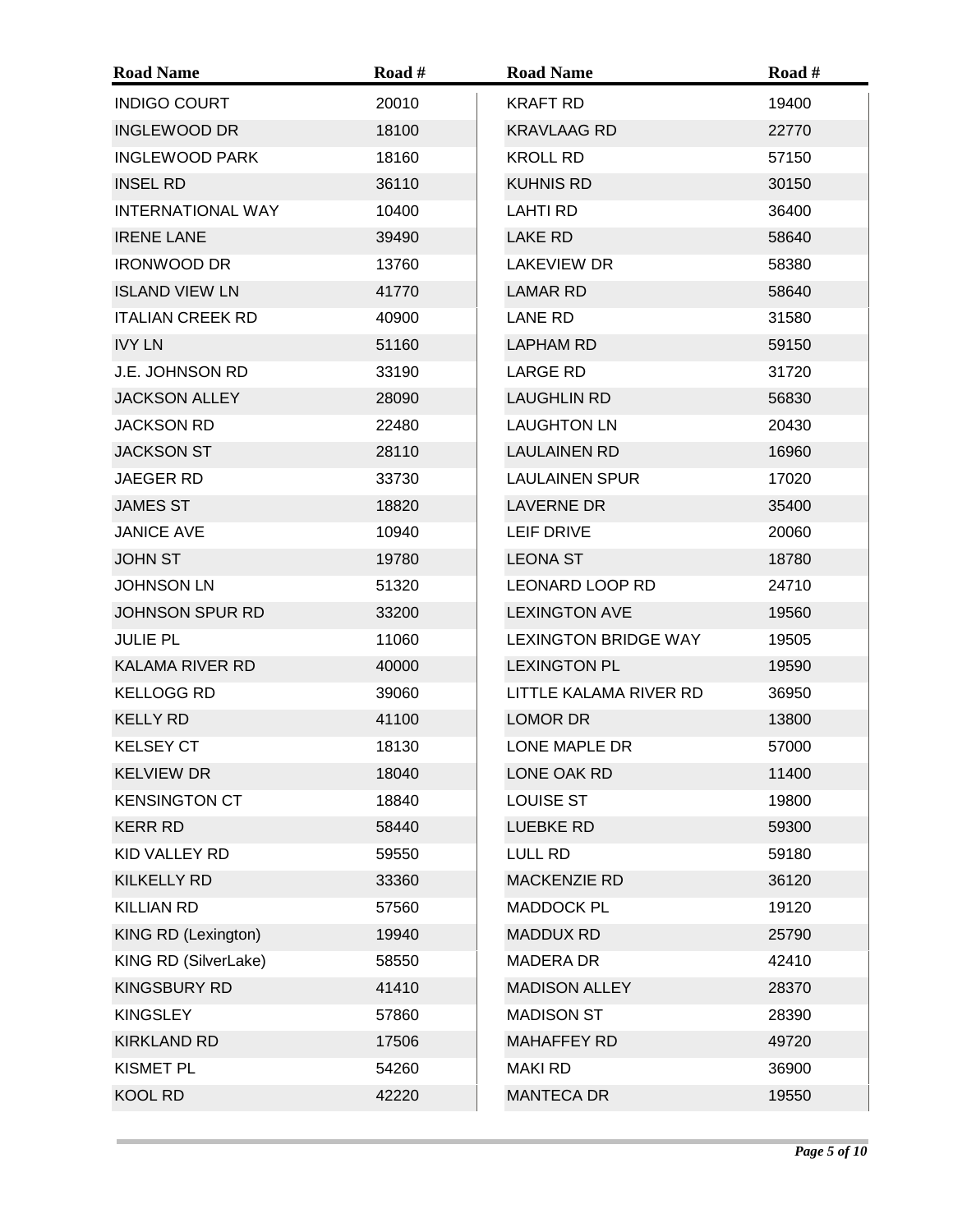| <b>Road Name</b>         | Road # | <b>Road Name</b>     | Road # |
|--------------------------|--------|----------------------|--------|
| MAPLE HILL RD N          | 42530  | <b>MOLLY LN</b>      | 53610  |
| <b>MAPLE HILL RD S</b>   | 42450  | <b>MONAHAN RD</b>    | 23110  |
| <b>MAPLES RD</b>         | 41870  | <b>MONROE ALLEY</b>  | 28310  |
| <b>MARIAN LN</b>         | 39510  | <b>MONROE ST</b>     | 28330  |
| <b>MARTIN BLUFF RD</b>   | 31800  | <b>MONTEREY DR</b>   | 19680  |
| <b>MARTIN RD</b>         | 58850  | <b>MONTICELLO DR</b> | 15550  |
| <b>MARYHILL DR</b>       | 53720  | <b>MONTVALE WAY</b>  | 15930  |
| <b>MASON RD</b>          | 58450  | <b>MOONRIDGE RD</b>  | 31575  |
| <b>MATSON RD</b>         | 33790  | MOORE RD             | 58930  |
| <b>MCCORMICK SPUR 1</b>  | 58170  | <b>MORSE ALLEY</b>   | 28150  |
| <b>MCCORMICK SPUR 2</b>  | 58140  | <b>MORSE ST</b>      | 28170  |
| <b>MCCRACKEN RD</b>      | 36150  | <b>MOSIER RD</b>     | 25850  |
| <b>MCCRORY RD</b>        | 29640  | <b>MT BRYNION RD</b> | 50400  |
| MCGEARY RD               | 54210  | MT HOOD LN           | 17730  |
| MCKEE RD                 | 14750  | MT PLEASANT RD       | 40400  |
| <b>MCMENOMY DR</b>       | 44000  | MT VIEW DR           | 18680  |
| <b>MCMILLAN DR</b>       | 18910  | MT VIEW RD           | 40640  |
| <b>MEADOW DR</b>         | 43860  | <b>MULKEY LN</b>     | 39500  |
| <b>MEEKER DR</b>         | 34750  | <b>MULL RD</b>       | 23700  |
| <b>MELTON RD</b>         | 25110  | N. ALMA RD           | 48780  |
| <b>MEMORIAL PARK DR</b>  | 11440  | N. BODINE RD         | 42880  |
| <b>MEMORY LN</b>         | 58430  | N. BURKE RD          | 31430  |
| <b>MENDOTA DR</b>        | 19570  | N. DUBOIS RD         | 38490  |
| <b>MERCED DR</b>         | 19530  | N. HENDRICKSON DR    | 34650  |
| <b>MERRITT DR</b>        | 18330  | N. LUOMA RD          | 36720  |
| MERWIN VILLAGE RD        | 38220  | N. MAHAFFEY RD       | 49770  |
| <b>METS RD</b>           | 56160  | <b>NELLA ST</b>      | 45920  |
| <b>MICHELS RD</b>        | 43710  | <b>NELSON AVE</b>    | 52330  |
| MIEKLER RD (EAST)        | 57400  | <b>NEVADA DR</b>     | 13860  |
| MIEKLER RD (WEST)        | 29850  | NEVADA PL            | 13020  |
| MILITARY RD (CastleRock) | 27410  | NEVALA RD            | 36530  |
| <b>MILKY WAY DR</b>      | 31577  | <b>NEWMAN RD</b>     | 33870  |
| MILL CREEK RD            | 20570  | NIBLETT WAY          | 19310  |
| <b>MILLER DR</b>         | 50870  | NICHOLSON RD         | 53070  |
| <b>MISSION RD</b>        | 19460  | NIEMI RD (Longview)  | 14500  |
| <b>MODESTO DR</b>        | 19580  | NIEMI RD (Woodland)  | 37130  |
| <b>MODROW RD</b>         | 35350  | NIGHTHATCH DR        | 19494  |
| <b>MOILANEN RD</b>       | 14550  | <b>NOB LN</b>        | 54650  |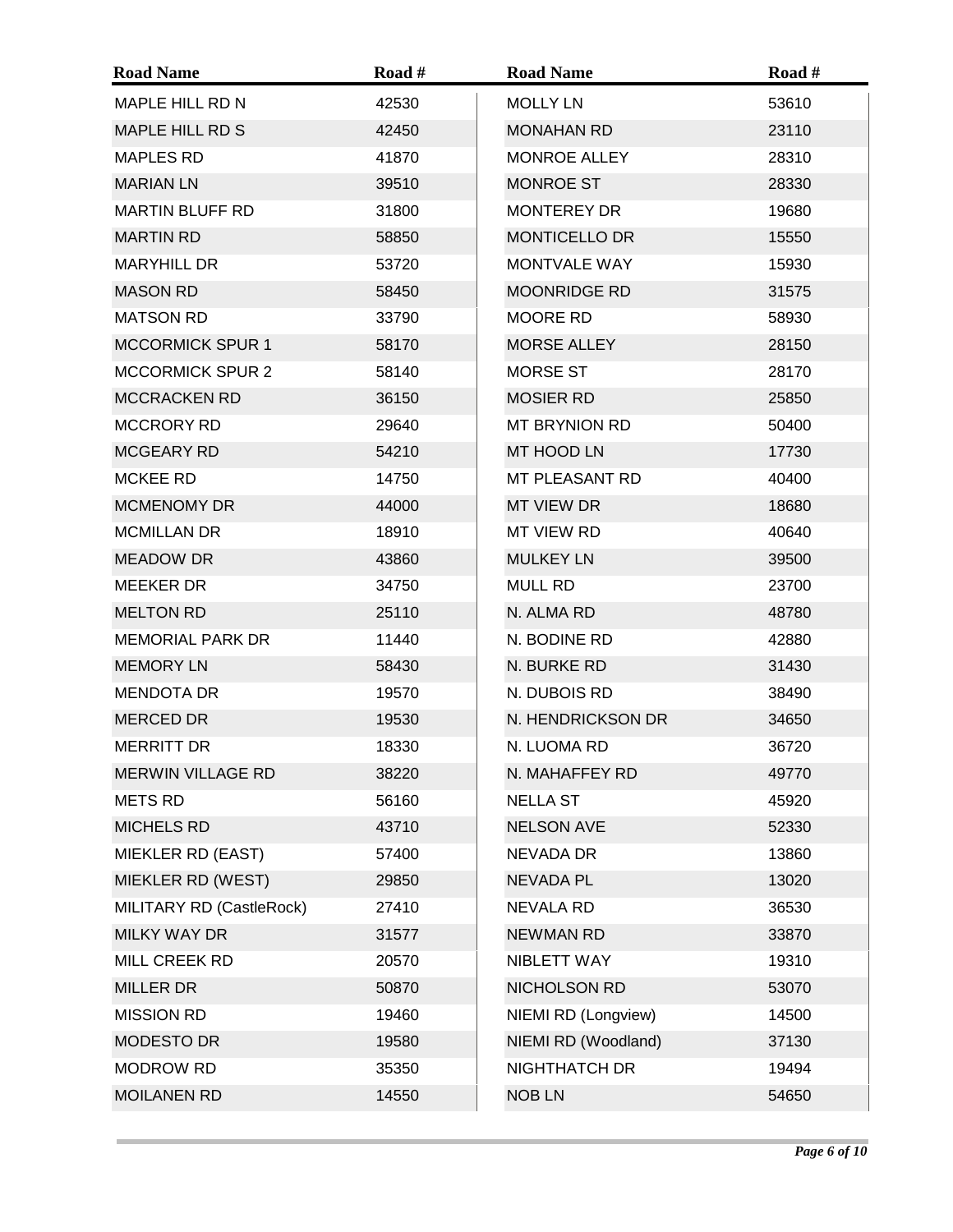| <b>Road Name</b>                     | Road # | <b>Road Name</b>         | Road # |
|--------------------------------------|--------|--------------------------|--------|
| <b>NORRIS PIT RD</b>                 | 40460  | <b>OSWALT LN</b>         | 25120  |
| <b>NORTH AVE</b>                     | 52870  | <b>OWENS RD</b>          | 58410  |
| <b>NORTH MAPLE ST</b>                | 52260  | <b>OXFORD RD</b>         | 13900  |
| NORTH PEKIN RD                       | 31030  | P.G. SWEET RD            | 50510  |
| NORTH ST                             | 18660  | P.H. #10                 | 21700  |
| NORWOOD DR                           | 43860  | PAANANEN RD              | 36760  |
| OAK POINT RD                         | 20260  | PACIFIC AVE N.           | 52030  |
| <b>OGDEN RD</b>                      | 25220  | PACIFIC AVE SPUR         | 52070  |
| <b>OGDEN SPUR</b>                    | 25390  | PACIFIC TERRACE          | 15180  |
| <b>OHIO ST</b>                       | 11740  | PACIFIC WAY              | 11000  |
| OLD 99 SOUTH                         | 41000  | PAINE RD                 | 58310  |
| OLD BEACON HILL DR                   | 18770  | PAINTER ROTH RD          | 51570  |
| OLD GREEN MTN RD                     | 31570  | PALM DR                  | 19870  |
| OLD LAKE MERRILL RD                  | 39450  | PARADISE ACRES RD        | 33650  |
| OLD LEWIS RIVER RD (PowellRd)        | 36600  | PARE DR                  | 44020  |
| OLD LEWIS RIVER RD (EnglertRd)       | 37250  | <b>PARKE LN</b>          | 17740  |
| OLD LEWIS RIVER RD (Niemi Rd)        | 37000  | PARKER PL                | 52760  |
| OLD LEWIS RIVER RD(FredrksnRd) 37950 |        | PARKER RD                | 59500  |
| OLD MILL CREEK RD                    | 20780  | <b>PAULI DR</b>          | 51060  |
| OLD OLEQUA CROSSING RD               | 29870  | PELICAN DR               | 19497  |
| OLD PACIFIC HWY (Kalama)             | 33950  | PENINSULA DR             | 19442  |
| OLD PACIFIC HWY (Woodland)           | 31310  | PENNSYLVANIA ST          | 11820  |
| OLD PACIFIC HWY NORTH                | 56930  | <b>PENNY LN</b>          | 20020  |
| OLD SPIRIT LAKE HWY CONN             | 56850  | PEROUTKA RD              | 56270  |
| OLD SPREADBOROUGH RD                 | 40530  | PINE ST                  | 11740  |
| <b>OLEQUA HGTS RD</b>                | 29550  | PINE VIEW LN             | 16980  |
| <b>OLIVE ST</b>                      | 45780  | PINKERTON DR             | 30720  |
| <b>OLIVE WAY</b>                     | 11262  | PIONEER MT SOLO CMTRY RD | 10890  |
| OLLER RD                             | 23290  | PLEASANT HILL LN         | 55060  |
| <b>OLSEN RD</b>                      | 42110  | PLEASANT HILL RD         | 50500  |
| <b>OLSON RD</b>                      | 18100  | PLEASANT HILL SPUR       | 53840  |
| <b>OLYMPIA WAY</b>                   | 11670  | PONDEROSA DR             | 19840  |
| <b>ONEAL RD</b>                      | 32870  | POPLAR WAY (North)       | 15780  |
| <b>ORCHID RD</b>                     | 39020  | POPLAR WAY (South)       | 15700  |
| <b>OSTRANDER AVE</b>                 | 54000  | POWELL RD (CastleRock)   | 56340  |
| OSTRANDER AVE W.                     | 54050  | POWELL RD (Woodland)     | 36450  |
| <b>OSTRANDER BYPASS</b>              | 53705  | PRIMROSE RD              | 41740  |
| <b>OSTRANDER RD</b>                  | 53700  | PUMICE RD                | 58190  |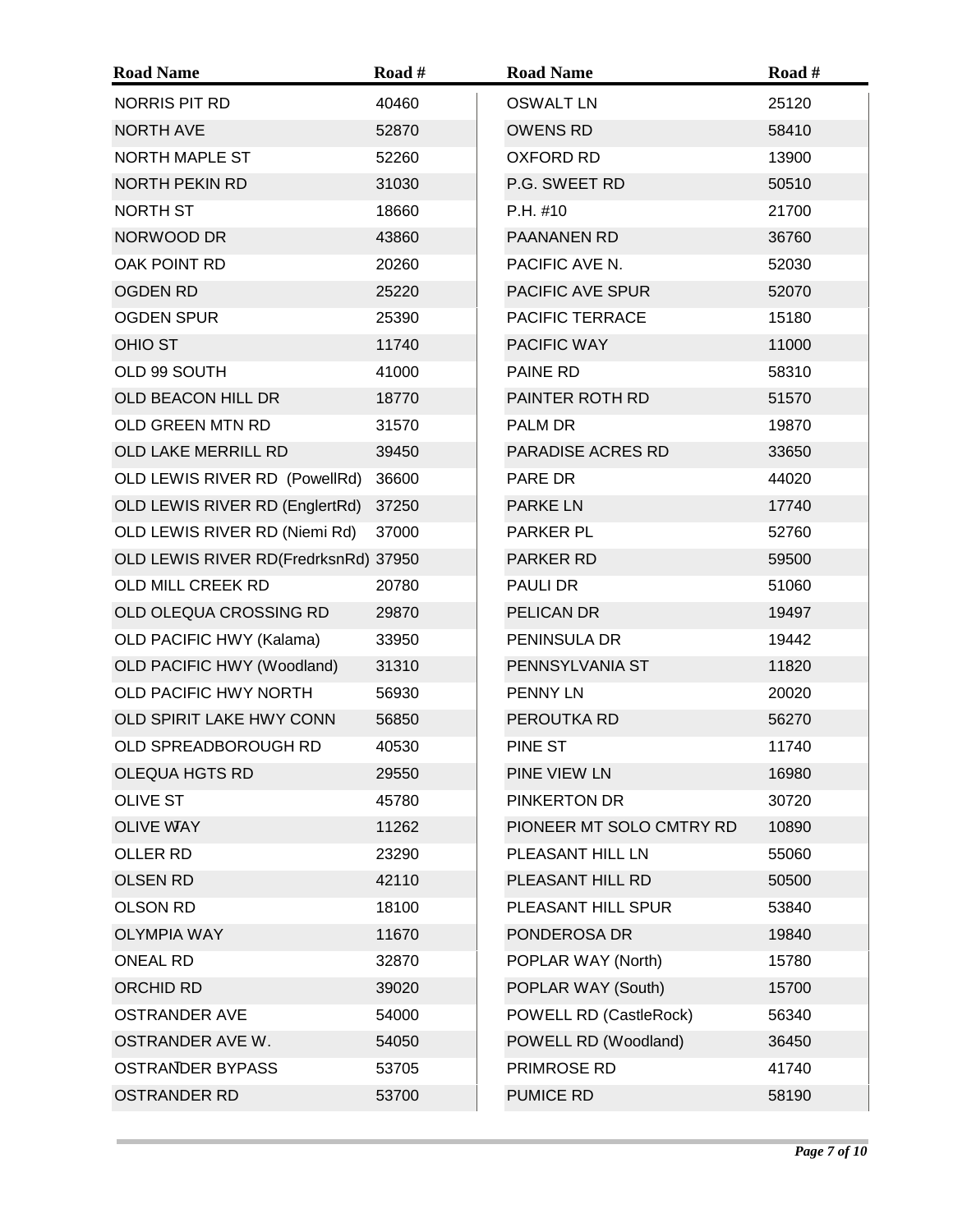| <b>Road Name</b>          | Road # | <b>Road Name</b>         | Road # |
|---------------------------|--------|--------------------------|--------|
| <b>QUEEN AVE</b>          | 58580  | <b>SANDRA RD</b>         | 58570  |
| QUICK RD                  | 26300  | SANDWOOD CREST RD (East) | 23820  |
| RADCLIFFE RD              | 19960  | SANDWOOD CREST RD (West) | 23840  |
| RAGLAND RD                | 14680  | SANDWOOD DR              | 23950  |
| <b>RAINBOW HTS RD</b>     | 52450  | <b>SANDY BEND PL</b>     | 23660  |
| <b>RAINBOW WAY</b>        | 20000  | SANDY BEND RD            | 23630  |
| RANDA RD                  | 54760  | <b>SANWICK DR</b>        | 38940  |
| RED ROW RD                | 54000  | <b>SARA RD</b>           | 20530  |
| <b>REESE RD</b>           | 39400  | SARATOGA LN              | 19820  |
| <b>REGAL LN</b>           | 19970  | <b>SAUER RD</b>          | 33520  |
| RENO CUT-OFF RD           | 37290  | SAUVOLA RD               | 33440  |
| <b>REYNOLDS RD</b>        | 57900  | <b>SCENIC VIEW DR</b>    | 19040  |
| <b>RICE PARK RD</b>       | 58720  | <b>SCENIC VIEW PL</b>    | 19090  |
| <b>RING RD</b>            | 32810  | <b>SCHAFFRAN RD</b>      | 58100  |
| RINK RD                   | 56640  | <b>SCHMITZ RD</b>        | 32080  |
| <b>RISLEY RD</b>          | 41500  | <b>SCHONERT PL</b>       | 13410  |
| RIVERVIEW DR (CastleRock) | 58200  | <b>SCHUTT RD</b>         | 56580  |
| RIVERVIEW DR (Lexington)  | 18570  | <b>SCOTT HILL RD</b>     | 35970  |
| <b>ROBB RD</b>            | 33320  | <b>SECOND ST</b>         | 28220  |
| <b>ROBERSON RD</b>        | 30310  | SHADYWOOD LN             | 53740  |
| ROBERTSON RD              | 20720  | <b>SHAMROCK RD</b>       | 22300  |
| <b>ROBINSON RD</b>        | 31170  | <b>SHAWNEE RD</b>        | 52200  |
| <b>ROCKY POINT RD</b>     | 52710  | SHELLY RD                | 20550  |
| ROGERS RD (Kalama)        | 34600  | SHENANDOAH DR            | 58400  |
| ROGERS RD (SilverLake)    | 58630  | <b>SHERMANS RD</b>       | 21510  |
| <b>ROLLINGWOOD DR</b>     | 53710  | SHERWOOD LN (East)       | 23920  |
| ROSE VALLEY LOOP RD       | 49570  | SHERWOOD LN (West)       | 23940  |
| ROSE VALLEY RD            | 40110  | SHETLER RD               | 39370  |
| ROSEWOOD ST               | 46250  | SHIRLEY GORDON RD        | 32030  |
| <b>ROSS RD</b>            | 41970  | SHOREVIEW DR             | 19441  |
| RUDY ROSS RD              | 36260  | SHULKE RD                | 14730  |
| S. CLOVERDALE RD          | 31510  | SI TOWN RD               | 57870  |
| S. DUBOIS RD              | 38390  | SIERRA DR                | 19620  |
| S. LUOMA RD               | 36700  | SIGHTLY RD               | 58990  |
| S. NEVADA DR              | 13340  | SILVER COVE DR           | 58350  |
| S. SILVER LAKE RD         | 55440  | SILVER LAKE ACRES RD     | 56580  |
| S. TOUTLE RD              | 51700  | SILVER SHORES DR         | 58420  |
| SALE BARN RD              | 52520  | <b>SIMMONS RD</b>        | 34450  |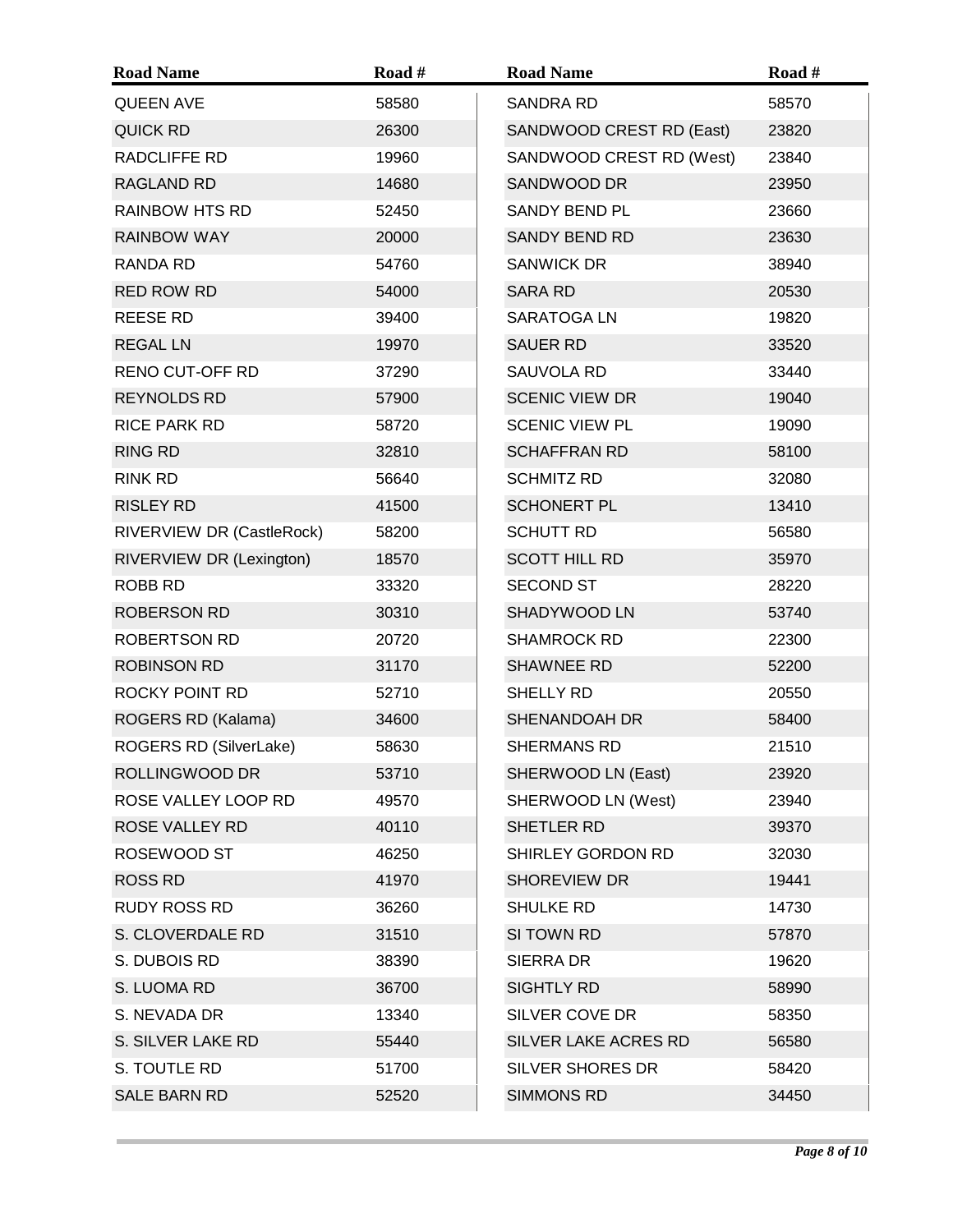| <b>Road Name</b>          | Road # | <b>Road Name</b>          | Road # |
|---------------------------|--------|---------------------------|--------|
| SIMMONS SPUR RD           | 34470  | <b>SUTHARD RD</b>         | 14850  |
| SIR LANCELOT WAY          | 24380  | <b>SWEET BIRCH DR</b>     | 17540  |
| SIXTH ST                  | 28600  | SWIFTWATER PL             | 53730  |
| <b>SKYLINE VIEW DR</b>    | 17600  | <b>SYLVAN WAY</b>         | 15630  |
| <b>SLIDE CREEK RD</b>     | 21010  | <b>TANGLEWOOD DR</b>      | 22750  |
| <b>SOLOMON RD</b>         | 19440  | <b>TAYLOR ALLEY</b>       | 28030  |
| <b>SOUTH BURKE RD</b>     | 31190  | <b>TAYLOR CRANE RD</b>    | 57370  |
| <b>SOUTH PEKIN RD</b>     | 30570  | <b>TAYLOR SANDS RD</b>    | 10130  |
| SOUTH ST                  | 18510  | <b>TAYLOR ST</b>          | 28050  |
| <b>SPARKS DR</b>          | 19500  | <b>TENNANT WAY</b>        | 10530  |
| <b>SPENCER CREEK RD</b>   | 34910  | THIRD ST                  | 28280  |
| <b>SPRUCE CREEK RD</b>    | 20410  | <b>THOMPSON RD</b>        | 33050  |
| ST. HELENS LN             | 17750  | THURMAN AVE               | 38850  |
| <b>ST. JAMES COURT</b>    | 17460  | <b>TILLA DR</b>           | 52050  |
| ST. JAMES PL              | 17480  | <b>TIMBERLINE DR</b>      | 57880  |
| ST. JAMES PL WEST         | 17450  | <b>TITUS RD</b>           | 25990  |
| <b>STANKEY RD</b>         | 58280  | TODD RD                   | 32840  |
| STEELHEAD DR              | 57330  | <b>TOTEFF RD</b>          | 32680  |
| <b>STELLA RD</b>          | 21660  | <b>TOUTLE PARK RD</b>     | 57270  |
| <b>STENERSON RD</b>       | 31100  | <b>TOUTLE RIVER RD</b>    | 58240  |
| <b>STEWART CREEK RD</b>   | 14620  | <b>TOWER RD</b>           | 51200  |
| <b>STILLMEADOWS LN</b>    | 58220  | UMIKER RD                 | 26070  |
| <b>STONEWAY LN</b>        | 11800  | UNIVERSITY COURT          | 19450  |
| <b>STORM RD</b>           | 58800  | <b>VALLEY VIEW DR</b>     | 48860  |
| STOUT RD                  | 58530  | VAN HORN RD               | 58060  |
| <b>STRAWBERRY LN</b>      | 16620  | <b>VANESS RD</b>          | 27510  |
| STREETER RD               | 58510  | VARNER RD #1              | 59270  |
| <b>STUDEBAKER PL</b>      | 57130  | VARNER RD #2              | 59370  |
| <b>STUDEBAKER RD</b>      | 57050  | <b>VENTURA DR</b>         | 19890  |
| <b>STUDEBAKER SPUR #1</b> | 57120  | <b>VERMILLION RD</b>      | 20040  |
| STUDEBAKER SPUR #2        | 57100  | <b>VEYS DR</b>            | 52000  |
| STUDEBAKER SPUR #3        | 57070  | <b>VICTORIA ST</b>        | 19000  |
| SUNSET DR                 | 16090  | <b>VIEW POINT DR</b>      | 19220  |
| <b>SUNSET LN</b>          | 16170  | <b>VIEW POINT TERRACE</b> | 18770  |
| SUNSET PL                 | 16220  | <b>VILLA RD</b>           | 19760  |
| <b>SUNSET VIEW RD</b>     | 16260  | <b>VINCENT RD</b>         | 33580  |
| <b>SUNSET WAY</b>         | 15850  | <b>VIRGINIA ST</b>        | 45460  |
| <b>SURFVIEW DR</b>        | 19443  | <b>VIRGINIA WAY</b>       | 13260  |